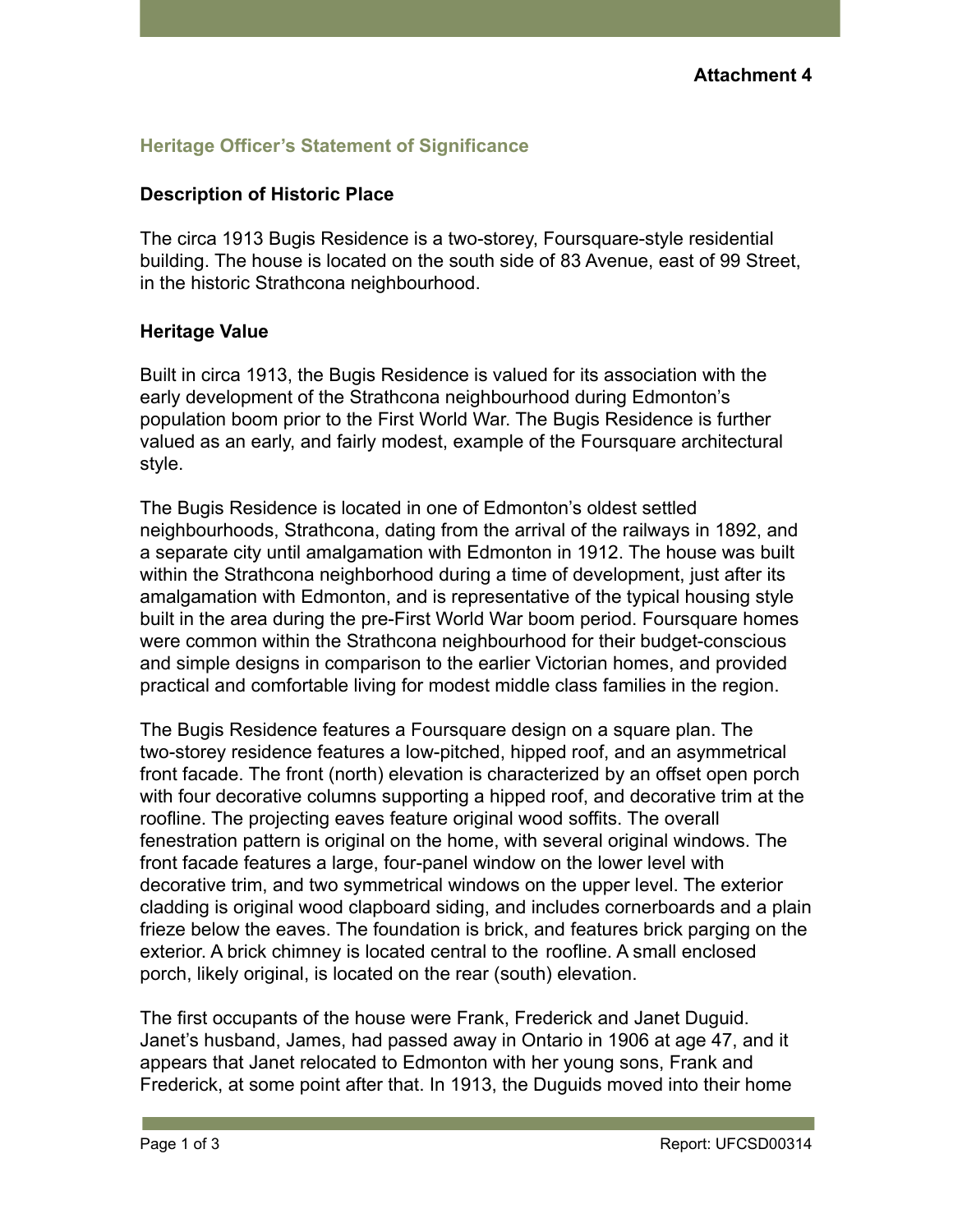at 9851 - 83 Avenue. At the time, Frank was working as a clerk with the James W. Morris company, while Frederick was a clerk with the Provincial Treasury. In 1914, Frank began work as a druggist. In 1915, Frank enlisted with the Canadian Expeditionary Forces (CEF), and served overseas until his discharge in 1919. He was transferred to the 49th Reserve Battalion of the CEF in September 1915, and also served with the 51st Reserve Battalion as a Private. He was discharged from the service in March 1919 after the demobilization of the CEF from Europe and returned to Edmonton. By 1920, Frank was working as a druggist with a pharmacist named H. Duncan, while Fred had become a clerk with the Strang and Zinkey company. In 1924, Robert McDiarmid moved into the house. McDiarmid was a teacher at King Edward School. The 1924 Henderson's Directory shows Frank living at 9664 - 106 Avenue (house) and Fred had moved to 9662 - 106 Avenue (the Hull Block); Janet was living at 10721 - 81 Avenue. Janet passed away in 1927, so it is possible she had moved into a care facility in 1924 after the Duguids left the home. In 1925, Hubert Dyer moved into the house. Dyer worked at the Gainers meatpacking plant. By 1930, Herman Kittlitz lived in the house. Kittlitz was a manager at a company called Minneapolis-Moline Power Implements. He lived in the house until 1934, when it became vacant.

In 1935, the house was purchased by Sonal and Sesal Bugis. The Bugises immigrated to Canada in 1921. They owned and operated a general store at 10135 - 82 Avenue and lived above the store with their young son Joseph for a few years before moving into the home in 1935. In 1951, Sonal passed away, and Sesal continued to operate the general store until 1960. Joseph attended medical school at the University of Alberta and had graduated in 1942. He practiced in Rimbey, Alberta, as a General Practitioner until 1951, when he returned to Edmonton to complete his training as an obstetrician and gynecologist. Dr. Bugis married Frieda Homnick in 1952, and they resided in the house until 1960. At this time, ownership of the house was transferred to Dr. Bugis. Sesal died in 1982. Dr. Bugis practiced Obstetrics and Gynecology at the University of Alberta Hospital until his retirement in 1988. He passed away in 2007. Throughout his entire career, he enjoyed spending time and energy making valuable contributions to his community as a leader in many different volunteer organizations, including as President of the Jewish Community Council and of Beth Israel Synagogue, and as an active member of the Lions Club. Frieda Bugis also made major contributions to the community, both locally and nationally in the organizations that she was involved with, including as President of the local chapter of Hadassah Wizo (also as recipient of their Woman of the Year award) and serving on the Executive of National Hadassah Wizo. After Dr. Bugis' passing in 2007, ownership of the house passed to their two children, Dr. Samuel Bugis and Linda Silverman. The house remains in the Bugis family's possession today, marking an amazing 85 years of continuous ownership by this same family.